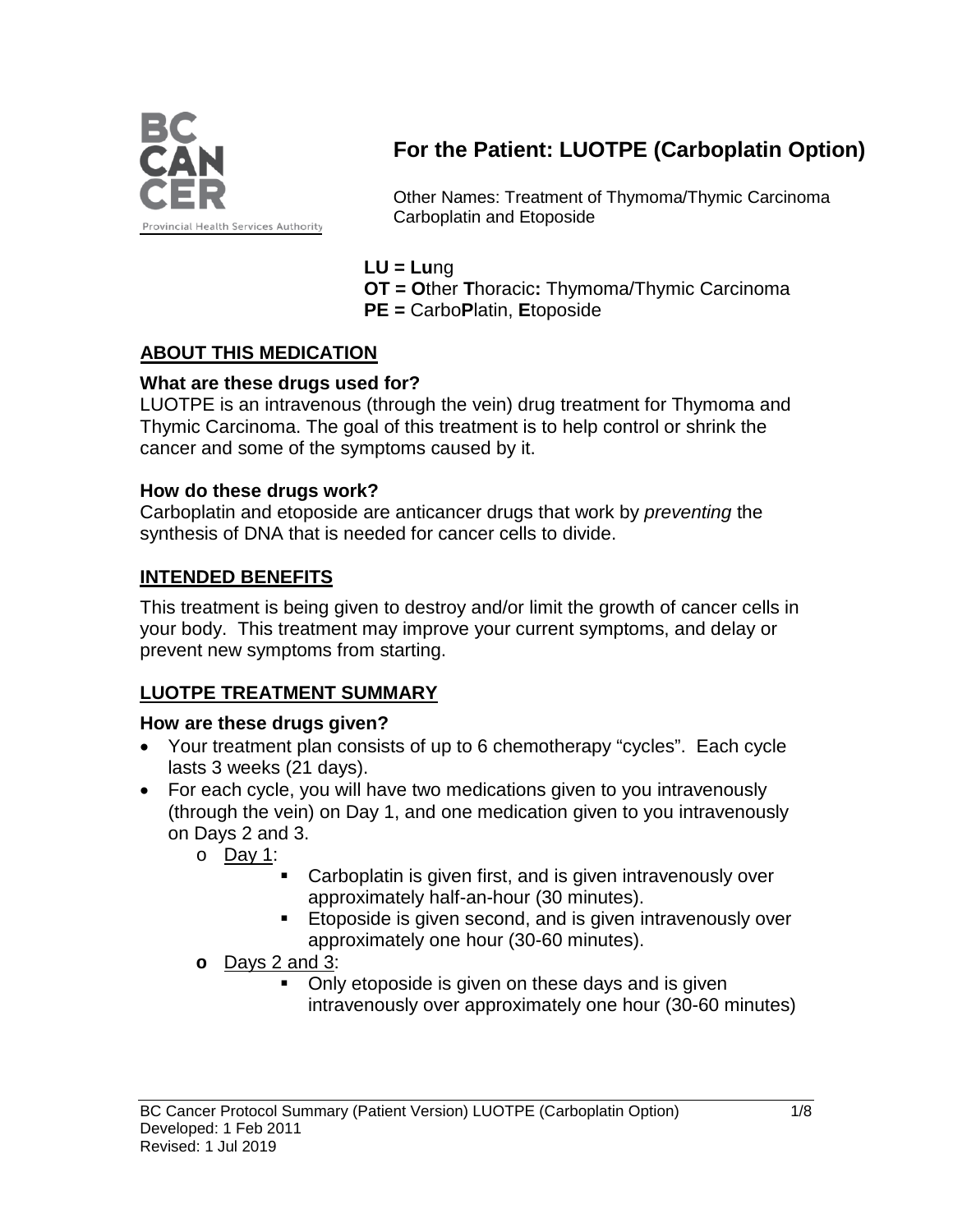#### **What will happen when I get my drugs?**

- A blood test is done within one month of starting treatment.
- A blood test is also done before Day 1 of each cycle.
- The dose and timing of your chemotherapy may be changed based on your blood test results and/or other side effects.
- Your very first treatment will take longer than other treatments because a nurse will be reviewing the possible side effects of your chemotherapy plan and will discuss with you how to manage them. *It is a good idea to bring someone with you to your first chemotherapy appointment.*
- You will be given a prescription for anti-nausea medications (to be filled at your regular pharmacy). Please bring your anti-nausea medications with you for each treatment. Your nurse will tell you when to take the anti-nausea medication(s). You may also need to take your anti-nausea drugs at home after therapy. It is easier to prevent nausea than to treat it once it happens, so follow directions closely.

# **LUOTPE TREATMENT PROTOCOL**

**Start Date: \_\_\_\_\_\_\_\_\_\_\_\_\_\_\_\_\_\_\_\_\_\_\_\_\_\_\_\_**

**Cycle 1:**

| Day 1             | Day 2     | Day 3     | Day 4     | Day 5     | Day 6         | Day 7  |
|-------------------|-----------|-----------|-----------|-----------|---------------|--------|
| <b>Blood Test</b> | Etoposide | Etoposide | No        | No        | No            | No     |
| Carboplatin       |           |           | chemo     | chemo     | chemo         | chemo  |
| & Etoposide       |           |           |           |           |               |        |
| Day 8             | Day 9     | Day 10    | Day 11    | Day 12    | Day 13        | Day 14 |
| No                | <b>No</b> | <b>No</b> | <b>No</b> | <b>No</b> | <b>No</b>     | No     |
| chemo             | chemo     | chemo     | chemo     | chemo     | chemo         | chemo  |
| Day 15            | Day 16    | Day 17    | Day 18    | Day 19    | <b>Day 20</b> | Day 21 |
| No                | No        | <b>No</b> | <b>No</b> | No        | No            | No     |
| chemo             | chemo     | chemo     | chemo     | chemo     | chemo         | chemo  |

**This 21-day cycle will repeat up to 5 more times.**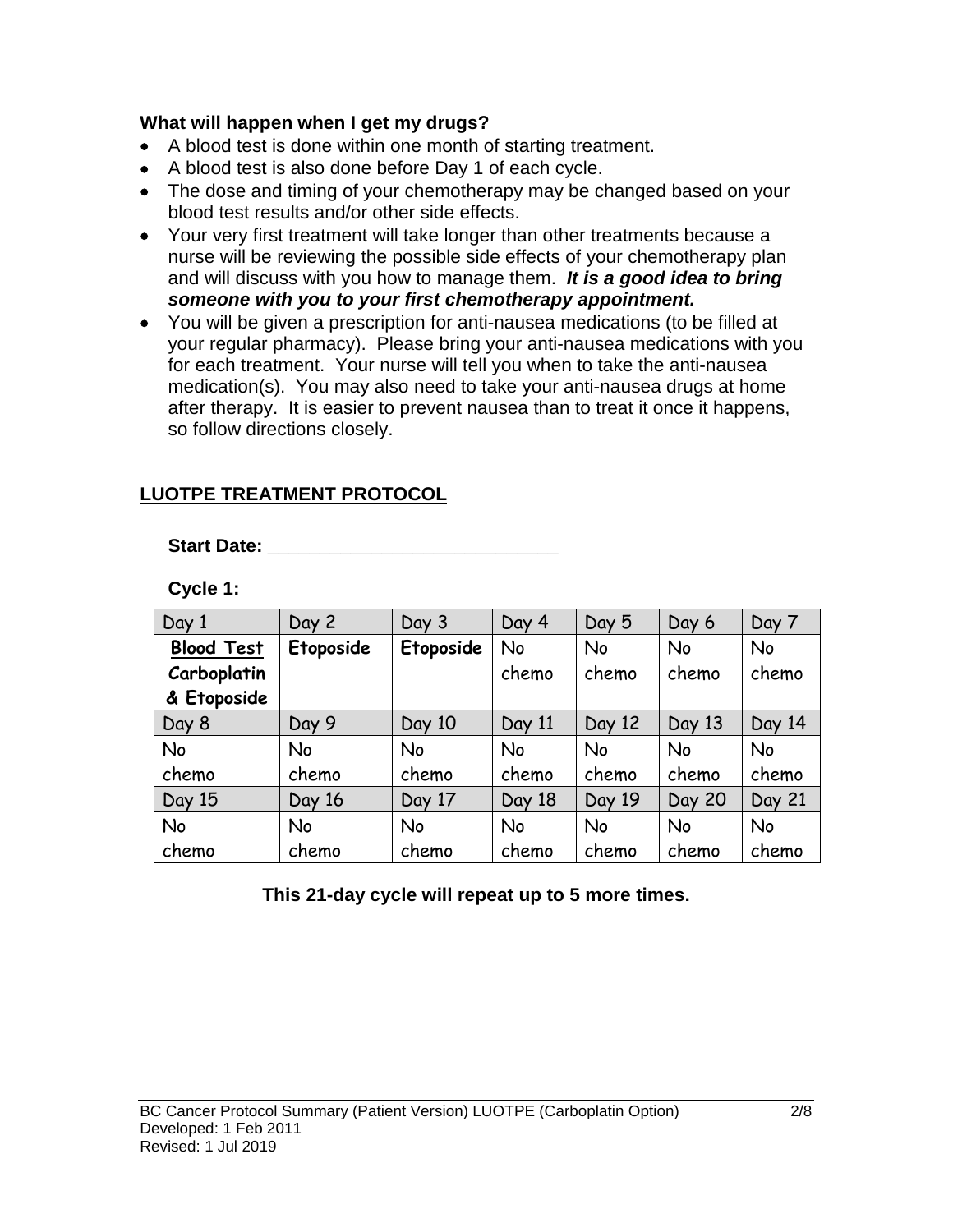# **CHEMOTHERAPY SIDE EFFECTS AND MANAGEMENT**

### **Are there any risks?**

• Unexpected and unlikely side effects can occur with any drug treatment. The ones listed below are particularly important for you to be aware of.

| <b>SERIOUS SIDE EFFECTS</b>                                                                                                                                                                                                                                                                        | <b>How common</b><br>is it? | <b>MANAGEMENT</b>                                                                                                                                                                                                                                                                                                                                                                                  |
|----------------------------------------------------------------------------------------------------------------------------------------------------------------------------------------------------------------------------------------------------------------------------------------------------|-----------------------------|----------------------------------------------------------------------------------------------------------------------------------------------------------------------------------------------------------------------------------------------------------------------------------------------------------------------------------------------------------------------------------------------------|
| Your white blood cells may<br>decrease 7-14 days after your<br>treatment. They usually return<br>to normal in 3 weeks. White<br>blood cells protect your body<br>by fighting bacteria (germs)<br>that cause infection. When<br>they are low, you are at<br>greater risk of having an<br>infection. | Very common                 | To help prevent infection:<br>Wash your hands often and always after using the bathroom.<br>Take care of your skin and mouth by gently washing regularly.<br>Avoid crowds and people who are sick.<br>Call your doctor <i>immediately</i> at the first sign of an <i>infection</i><br>such as fever (over 100°F or 38°C by an oral thermometer),<br>chills, cough, or burning when you pass urine. |
| Your platelets may decrease<br>after your treatment They will<br>return to normal in 3 weeks.<br>Platelets help to make your<br>blood clot when you hurt<br>yourself. You may bruise or<br>bleed more easily than<br>usual.                                                                        | Common                      | To help prevent bleeding problems:<br>Try not to bruise, cut or burn yourself.<br>Clean your nose by blowing gently, do not pick your nose.<br>Brush your teeth gently with a soft toothbrush as your gums<br>may bleed more easily. Maintain good oral hygiene.<br>Avoid taking ASA (eg: Aspirin®) or Ibuprofen (eg: Advil®),<br>unless prescribed by your doctor.                                |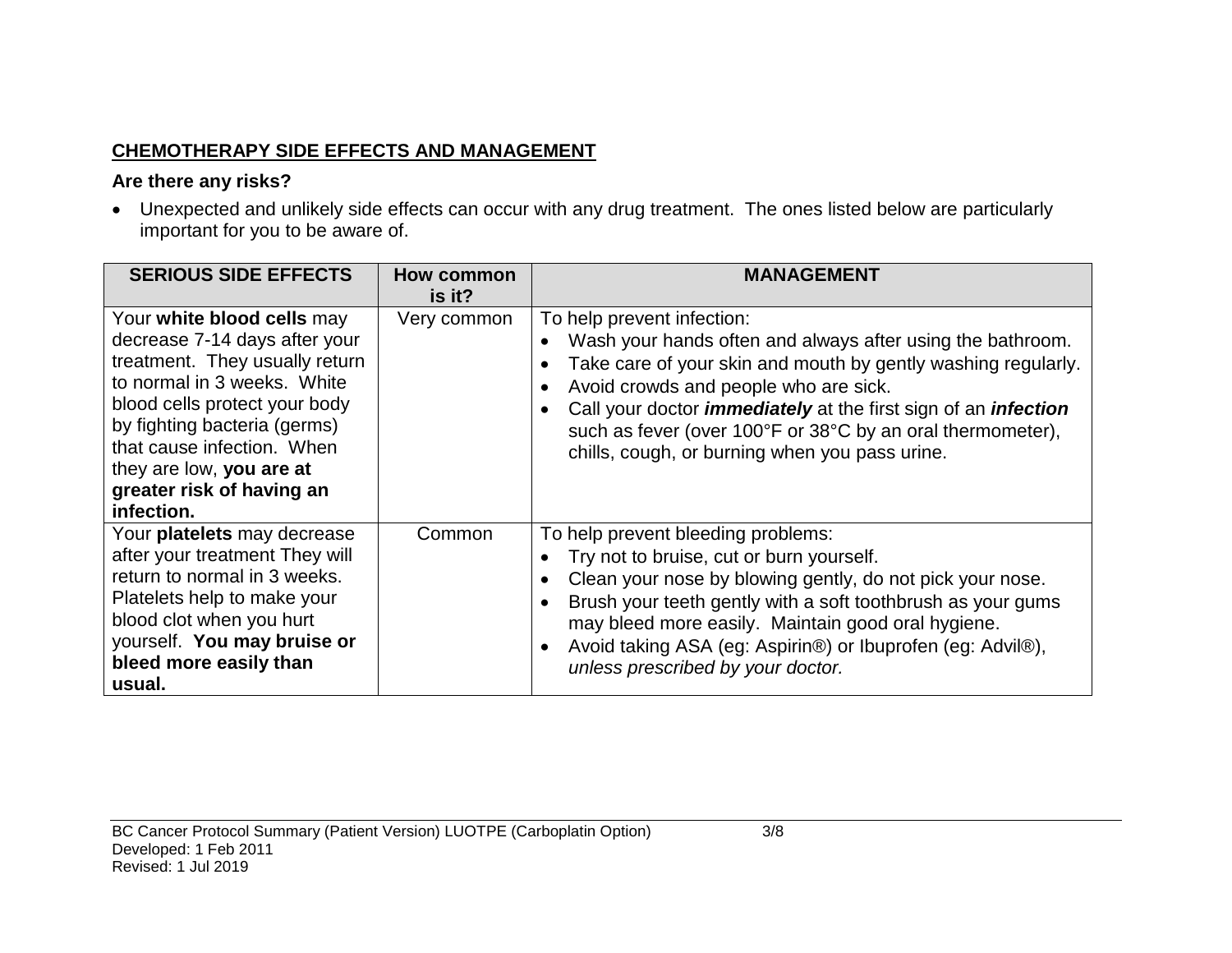| <b>SERIOUS SIDE EFFECTS</b>                                                                                                                                                                                                                   | How common<br>is it? | <b>MANAGEMENT</b>                                                                                                                                 |
|-----------------------------------------------------------------------------------------------------------------------------------------------------------------------------------------------------------------------------------------------|----------------------|---------------------------------------------------------------------------------------------------------------------------------------------------|
| <b>Allergic reactions may rarely</b><br>occur during or immediately<br>following administration of<br>etoposide. Signs of an allergic<br>reaction may include: chest<br>discomfort, shortness of<br>breath, light headedness and<br>flushing. | Rare                 | Tell your nurse or physician <i>immediately</i> if you experience<br>$\bullet$<br>these or any other side effects while receiving your etoposide. |
| Dizziness or feeling faint may<br>occur during administration of<br>etoposide.                                                                                                                                                                | Rare                 | Tell your nurse or doctor <i>immediately</i> .<br>$\bullet$<br>Lie down or sit with your feet elevated.<br>$\bullet$                              |
| Etoposide burns if it leaks<br>under the skin.                                                                                                                                                                                                | Very rare            | Tell your nurse <i>immediately</i> if you feel burning, stinging, or<br>$\bullet$<br>any other change while the drug is being given.              |

| <b>OTHER SIDE EFFECTS</b>                                                                                                                 | <b>How Common</b><br>Is It? | <b>MANAGEMENT</b>                                                                                                                                                                                                                                                                                                                                                                                                                                                                              |
|-------------------------------------------------------------------------------------------------------------------------------------------|-----------------------------|------------------------------------------------------------------------------------------------------------------------------------------------------------------------------------------------------------------------------------------------------------------------------------------------------------------------------------------------------------------------------------------------------------------------------------------------------------------------------------------------|
| Nausea and vomiting may<br>occur after your treatment and<br>may last for up to 24 hours.<br>Nausea may last longer for<br>some patients. | Very Common                 | You will be given a prescription for anti-nausea drug(s) to take<br>before your chemotherapy treatment and/or at home. It is easier<br>to prevent nausea than to treat it once it has happened, so follow<br>directions closely.<br>Drink plenty of liquids.<br>Eat and drink often in small amounts.<br>Try the ideas in "Food Choices to Help Control Nausea".<br>Your doctor may manage delayed nausea and vomiting<br>differently. Be sure to let your doctor know if you experience this. |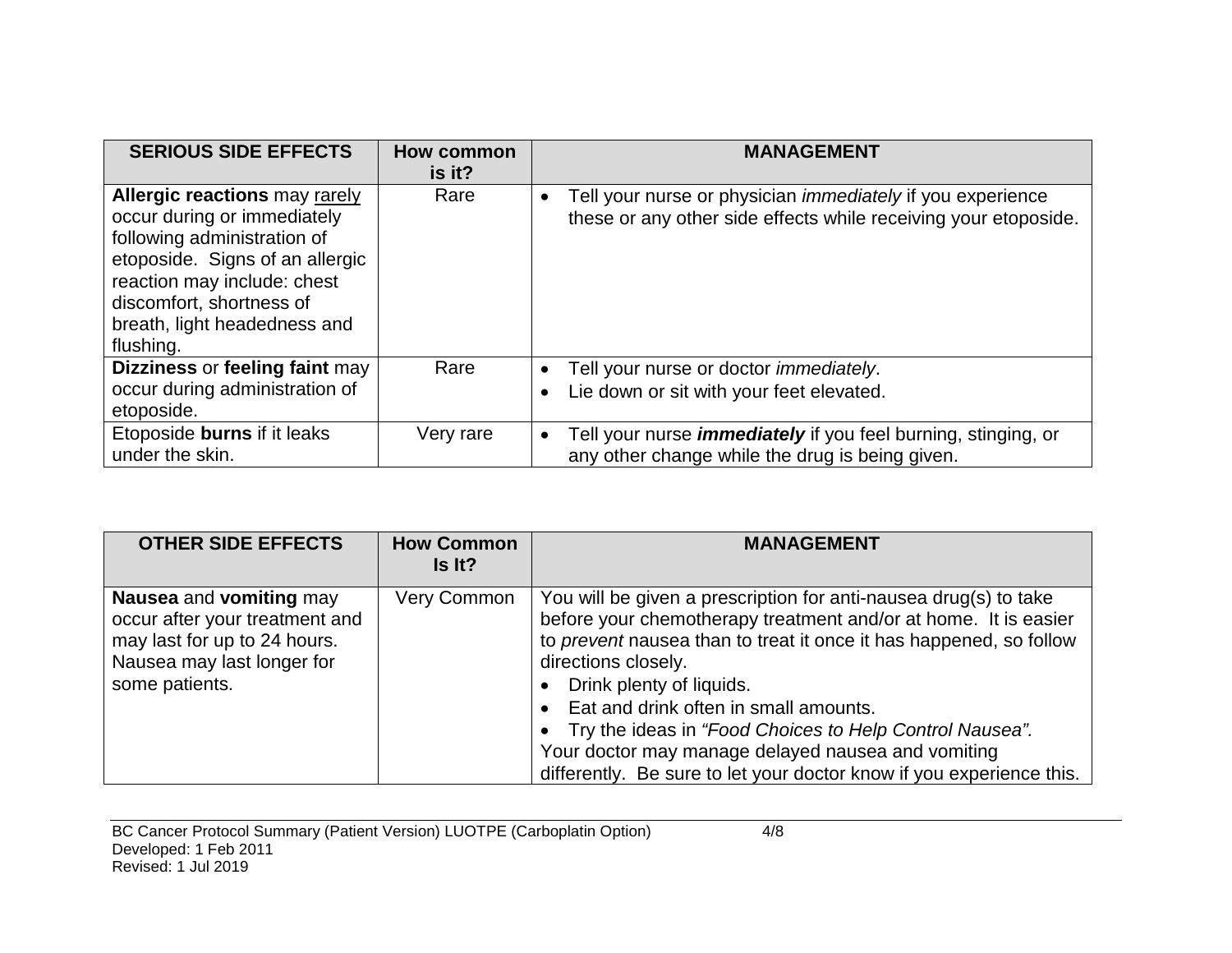| <b>OTHER SIDE EFFECTS</b>                                                                                                                                                                                                                                                                                                                                                                | <b>How Common</b><br>Is It? | <b>MANAGEMENT</b>                                                                                                                                                                                                                                                                                                     |
|------------------------------------------------------------------------------------------------------------------------------------------------------------------------------------------------------------------------------------------------------------------------------------------------------------------------------------------------------------------------------------------|-----------------------------|-----------------------------------------------------------------------------------------------------------------------------------------------------------------------------------------------------------------------------------------------------------------------------------------------------------------------|
| <b>Tiredness or lack of energy</b><br>may occur.                                                                                                                                                                                                                                                                                                                                         | Common                      | Do not drive a car or operate machinery if you are feeling<br>$\bullet$<br>tired.                                                                                                                                                                                                                                     |
| Hair loss can occur and may<br>begin within a few days or<br>weeks of treatment. Your hair<br>may thin or you may become<br>totally bald. Your scalp may<br>feel tender. You may lose hair<br>on your face and body. Your<br>hair will grow back once your<br>treatments are over and<br>sometimes between<br>treatments. Colour and texture<br>may change when your hair<br>grows back. | Common                      | Use a gentle shampoo and soft brush.<br>$\bullet$<br>Care should be taken with use of hair spray, bleaches, dyes<br>and perms.<br>Protect your scalp with a hat, scarf or wig in cold weather.<br>$\bullet$<br>Cover your head or apply sunblock on sunny days.<br>Apply mineral oil to your scalp to reduce itching. |
| <b>Constipation or diarrhea may</b><br>occur.                                                                                                                                                                                                                                                                                                                                            | Common                      | To help constipation:<br>Exercise if you can.<br>Drink plenty of liquids (8 cups a day).<br>Try ideas in "Suggestions for Dealing with Constipation".<br>To help diarrhea:<br>Drink plenty of liquids.<br>Eat and drink often in small amounts.<br>Refer to the pamphlet "Food Ideas to Help with Diarrhea".          |
| Pain or tenderness may occur<br>where the needle was placed<br>in your vein.                                                                                                                                                                                                                                                                                                             | Uncommon                    | Apply cool compresses or soak in cool water for 15-20<br>$\bullet$<br>minutes several times a day.                                                                                                                                                                                                                    |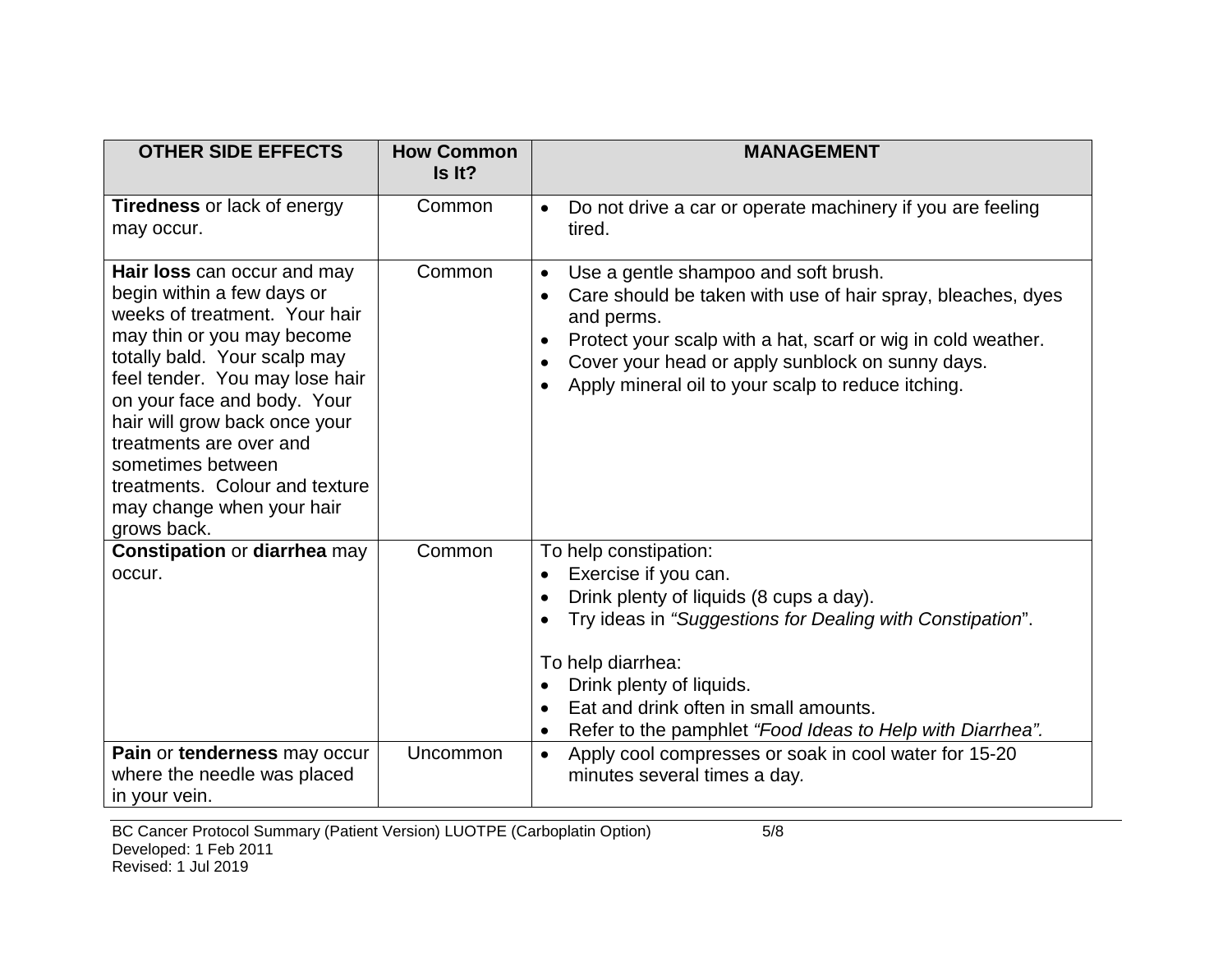| <b>OTHER SIDE EFFECTS</b>                                                                                                                                                                               | <b>How Common</b><br>Is It? | <b>MANAGEMENT</b>                                                                                                                                                                                                                                                                                                                                                                                                                                                                                                                                                                                                                     |
|---------------------------------------------------------------------------------------------------------------------------------------------------------------------------------------------------------|-----------------------------|---------------------------------------------------------------------------------------------------------------------------------------------------------------------------------------------------------------------------------------------------------------------------------------------------------------------------------------------------------------------------------------------------------------------------------------------------------------------------------------------------------------------------------------------------------------------------------------------------------------------------------------|
| Sore mouth may occur a few<br>days after treatment. Mouth<br>sores can occur on the tongue,<br>the sides of the mouth or in the<br>throat. Mouth sores or<br>bleeding gums can lead to an<br>infection. | Uncommon                    | Brush your teeth gently after eating and at bedtime with a very<br>soft toothbrush. If your gums bleed, use gauze instead of a<br>brush. Use baking soda instead of toothpaste.<br>Make a mouthwash with $\frac{1}{2}$ teaspoon baking soda or salt in 1<br>$\bullet$<br>cup warm water and rinse several times a day.<br>Try soft, bland foods like puddings, milkshakes and cream<br>soups.<br>Avoid spicy, crunchy or acidic food, and very hot or cold<br>$\bullet$<br>foods.<br>Call your doctor if you are having difficulty eating or drinking<br>due to pain.<br>Try the ideas in "Help with Sore Mouth during Chemotherapy". |
| Loss of appetite and weight<br><b>loss</b> may occur                                                                                                                                                    | <b>Uncommon</b>             | Try the ideas in "Nutrition and Lung Cancer" and "Food ideas<br>$\bullet$<br>to Help with Poor Appetite".                                                                                                                                                                                                                                                                                                                                                                                                                                                                                                                             |
| <b>Taste</b> alteration may occur                                                                                                                                                                       | Uncommon                    | Try the ideas in "Food Ideas to Cope with Taste and Smell<br>$\bullet$<br>Changes".                                                                                                                                                                                                                                                                                                                                                                                                                                                                                                                                                   |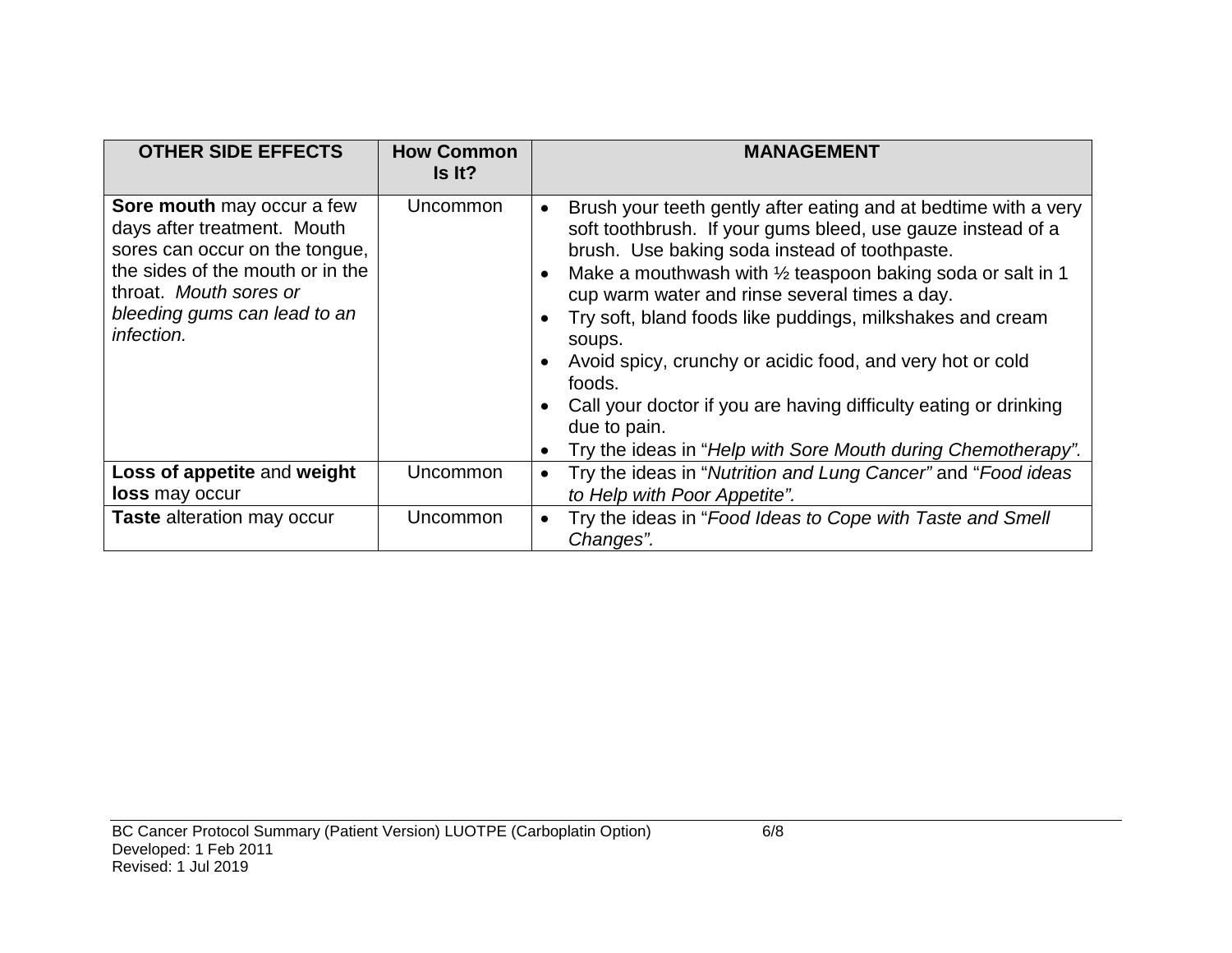# **INSTRUCTIONS FOR THE PATIENT**

# **What other drugs can interact with LUOTPE?**

- Other drugs such as phenytoin (DILANTIN®), atovaquone (MEPRON ®), warfarin (COUMADIN®), glucosamine and St John's Wort may interact with LUOTPE. Tell your doctor if you are taking these or other drugs as you may need extra blood tests, your dose may need to be changed or your treatment may need to be held for a few days.
- Check with your doctor or pharmacist before you start taking any new prescription or non-prescription drugs.

# **Other important things to know:**

- The drinking of alcohol (in small amounts) does not appear to affect the safety or usefulness of this treatment.
- This treatment may cause sterility in men and menopause in women. If you plan to have children, discuss this with your doctor before starting treatment.
- This treatment may damage sperm and may cause harm to the baby if used during pregnancy. It is best to use *birth control* while you are undergoing treatment. Tell your doctor right away if you or your partner becomes pregnant. Do not breast feed during treatment.
- Tell all doctors or dentists you see that you being treated with carboplatin and etoposide before you receive treatment of any form.

### **SEE YOUR DOCTOR OR GET EMERGENCY HELP IMMEDIATELY IF YOU HAVE:**

- Signs of an **infection** such as fever (over 100°F or 38°C by an oral thermometer), chills, cough, sore throat, pain or burning when you pass urine.
- Signs of **bleeding problems** such as black, tarry stools, blood in urine or pinpoint red spots on skin.
- Signs of an **allergic reaction** (rare) soon after a treatment including dizziness, fast heart beat, face swelling or breathing problems.

### **SEE YOUR DOCTOR AS SOON AS POSSIBLE (DURING OFFICE HOURS) IF YOU HAVE:**

- Signs of **liver problems** such as yellow eyes or skin, white or clay-colored stools.
- Signs of **kidney problems** such as lower back or side pain, swelling of feet or lower legs.
- Signs of **anemia** such as unusual tiredness or weakness.
- **Changes in eyesight**.
- Ringing in your ears or **hearing problems**.
- **Skin rash** or **itching**.
- **Stomach pain** not controlled by antacids or acetaminophen.